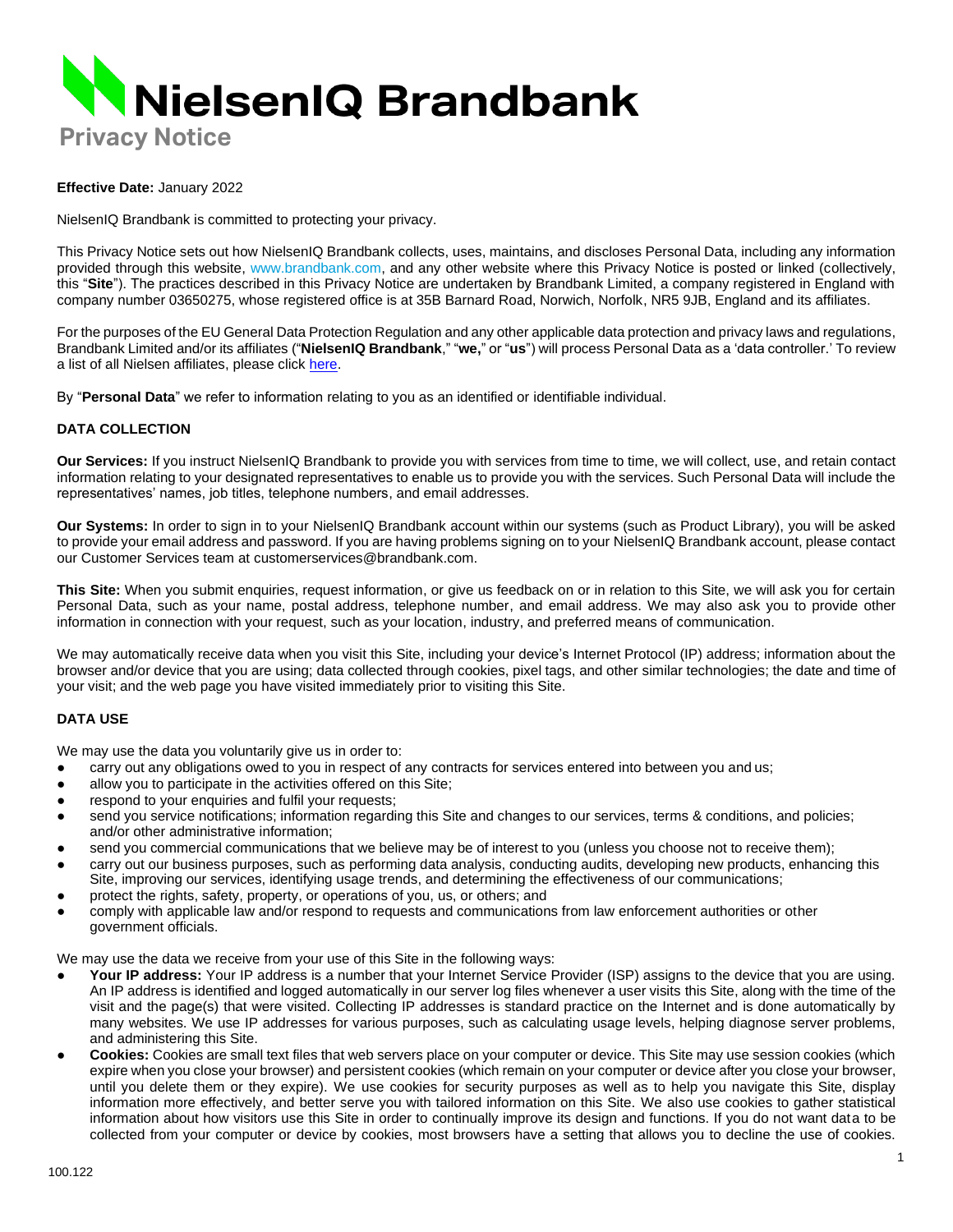Some features of this Site may not work properly if you decline the use of cookies. To learn more about cookies generally, please visit [http://www.allaboutcookies.org/. F](http://www.allaboutcookies.org/)or more information about our use of cookies on this Site, please see our Cookie Policy.

**Pixel tags, web beacons, clear GIFs, and other similar technologies.** We may use these technologies in connection with some pages on this Site to track the actions of users, compile statistics about usage of this Site, and associate non-identifiable demographic and preference data with device-related data (e.g., cookie IDs).

**Google Analytics:** We use Google Analytics to help us analyse how visitors use this Site. Among other things, Google Analytics uses cookies to collect data about the number of visitors to this Site, the web page that referred visitors to this Site, and the pages that visitors view while using this Site. To learn more about Google Analytics' data practices, please visit [https://support.google.com/analytics/answer/6004245?hl=en.](https://support.google.com/analytics/answer/6004245?hl=en) To opt out of being tracked by Google Analytics across all websites, visit <http://tools.google.com/dlpage/gaoptout.>

We will only use your Personal Data for the purposes for which we collected it, unless we reasonably consider that we need to use it for another reason and that reason is compatible with the original purpose. We will never use your Personal Data to advertise, promote, or market third-party goods or services to you.

# **DATA DISCLOSURES**

In connection with one or more of the purposes described above, we may disclose your data to:

- other entities within the [Nielsen group of companies;](http://www.nielsen.com/eu/en/privacy-policy/gdpr-operating-entities.html)
- third parties that provide services to us, such as website hosting, data analysis, infrastructure provision, IT services, email delivery services, auditing services, and other similar services;
- other visitors of this Site or Nielsen representatives in order to identify you to anyone to whom you send messages through this Site;
- analytics and search engine providers that assist us in the improvement and optimisation of this Site;
- relevant third parties in the event of a corporation transaction, such as a reorganisation, merger, sale, joint venture, assignment, transfer, or other disposition of all or any portion of our business, assets, or stock (including in connection with any bankruptcy or similar proceedings);
- competent governmental and public authorities, in each case to comply with legal or regulatory obligations or requests; and
- other third parties as we believe to be necessary or appropriate: (a) under applicable law; (b) to comply with legal process; (c) to enforce our terms & conditions; (d) to protect our operations or those of any of our affiliates; (e) to protect our rights, privacy, safety, or property and/or that of our affiliates, you, or others; and (f) to allow us to pursue available remedies or limit the damages that we may sustain.

# **THIRD-PARTY SITES**

This Privacy Notice does not address, and we are not responsible for, the privacy, data, or other practices of any third parties. The inclusion of a link on this Site does not imply endorsement of the linked site by us or by our affiliates.

# **DATA SECURITY**

We use reasonable organisational, technical, and administrative measures to protect Personal Data under our control. Unfortunately, no data transmission over the Internet or data storage system can be guaranteed to be 100% secure. If you have reason to believe that your interaction with us is no longer secure (for example, if you feel that the security of any account you might have with us has been compromised), please immediately notify us of the problem by contacting us in accordance with the "Contacting Us" section below.

## **YOUR CHOICES AND LEGAL RIGHTS**

If you no longer want to receive electronic newsletters, marketing communications, and other communications related to our products or services, you can click on the "unsubscribe" link available in each email that you receive from us or contact marketing@brandbank.com or your Account Manage and request to be removed from our email marketing database. Please note that if you opt out of receiving marketing-related messages from us, we may still send you important administrative messages as part of your ongoing use of our services.

You have rights in relation to any Personal Data that we hold about you. Depending on your country of residence, you may have the right to:

- request confirmation that we are processing your Personal Data;
- request a copy of the Personal Data we hold about you;
- request that we update the Personal Data we hold about you or correct such data that is inaccurate or incomplete;
- restrict the way in which we use your Personal Data (e.g., if we have no legal right to keep using it) or limit our use of your Personal Data (e.g., if your Personal Data is inaccurate or unlawfully held);
- object to our processing of your Personal Data;
- withdraw the consent that you have given us to process your Personal Data (where we process your Personal Data on the basis of your consent);
- request that we delete the Personal Data we hold about you; and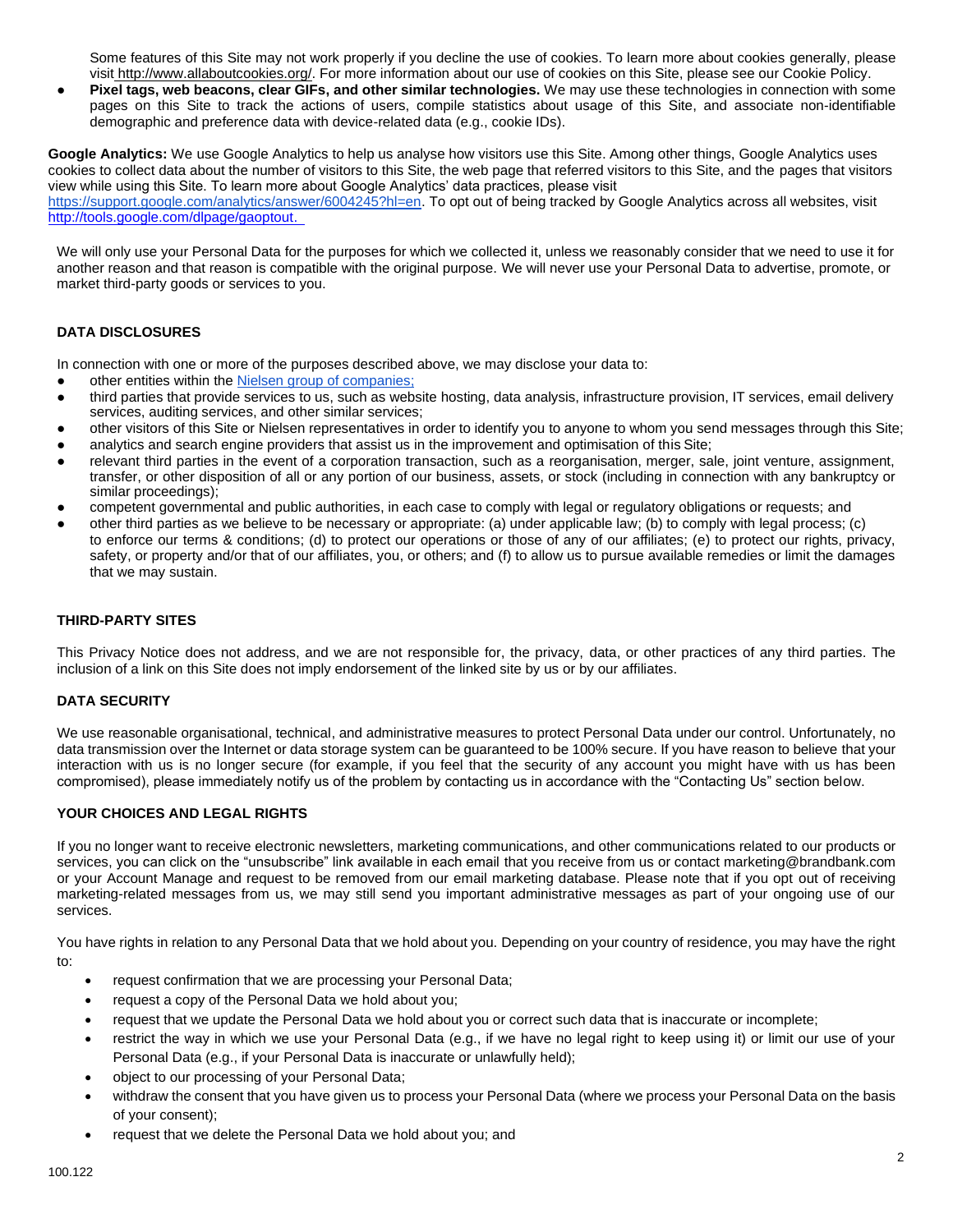• lodge a complaint with the appropriate data protection or privacy authority regarding our processing of your Personal Data.

If you wish to exercise one or more of the rights described above, please contact u[s connect.privacy@nielsen.com.](mailto:connect.privacy@nielsen.com) Because we want to avoid taking action regarding your Personal Data at the direction of someone other than you, please note that we may require proof of your identity before we can give effect to these rights.

We try to respond to all legitimate requests within one month. Occasionally, it may take us longer than a month if your request is particularly complex or you have made a number of requests. In this case, we will notify you and keep you updated.

## **DATA RETENTION**

We will retain your Personal Data for the period necessary to fulfil the purposes we collected it for, including for the purposes of satisfying any of our legal, accounting, or reporting requirements.

To determine the appropriate retention period, we consider the amount, nature, and sensitivity of the Personal Data; the potential risk of harm from unauthorised use or disclosure of your Personal Data; the purposes for which we process your Personal Data and whether we can achieve those purposes through other means; and the applicable legal requirements.

# **LEGAL BASIS FOR PROCESSING PERSONAL DATA**

We will only process your Personal Data for as long as we have a relevant legal basis to do so. This is usually in order to provide you with the contractual services you have requested from NielsenIQ Brandbank (contractual necessity) or if you have provided us with adequate consent to process your Personal Data for other purposes. We will only rely on consent as a legal basis in relation to processing that is entirely voluntary (i.e., not necessary or obligatory).

If we choose to process your Personal Data under the legal basis of our legitimate interests, we make sure our activity is appropriately balanced by strong privacy protections designed to minimize the risks to you and others.

We may also process your Personal Data if necessary for us to comply with a legal obligation arising under an applicable law to which we are subject.

If you have any questions or concerns about the legal basis upon which we collect and use your Personal Data, please contact us at connect.privacy@nielsen.com.

## **USE OF THIS SITE BY MINORS**

We understand the importance of protecting the privacy of minors, especially in the online environment. This Site is not directed to minors under the age of 18, and we request that minors not use this Site. If we become aware that we have received Personal Data from a minor under the age of 18, we will make reasonable efforts to delete such data from our records.

## **CROSS-BORDER TRANSFERS**

The data processing and disclosures described in this Privacy Notice may result in the transfer of your Personal Data to countries or regions with data protection or privacy laws that differ from those in effect in your home country. In such cases, we will ensure that there are adequate safeguards in place to protect your Personal Data. If you are based in the EU/EEA, such safeguards may include a data transfer agreement with the data recipient based on standard contractual clauses or such other mechanism as is approved by the European Commission for data transfers to third countries. To see a list of countries to which we may transfer your Personal Data, please clic[k here.](http://www.nielsen.com/eu/en/privacy-policy/data-transfer.html) For further details relating to the cross-border transfers and the safeguards used with respect to such transfers, please contact us at connect.privacy@nielsen.com.

#### **SENSITIVE DATA**

We ask that you neither send nor disclose to us any sensitive personal data (e.g., information related to your racial or ethnic origin, political opinions, religion or other beliefs, health, criminal background, or trade union membership) on or through this Site or otherwise. If we do receive any sensitive personal data about you, we will, where necessary, obtain your explicit consent to use such data in accordance with applicable Data Protection Laws.

#### **UPDATES TO THIS PRIVACY NOTICE**

We may change this Privacy Notice at any time to ensure it always accurately reflects the way we collect, use, and safeguard your Personal Data.

Please take a look at the "Effective Date" at the top of this page to see when this Privacy Notice was last revised. Any changes will become effective when we post the revised Privacy Notice on this Site.